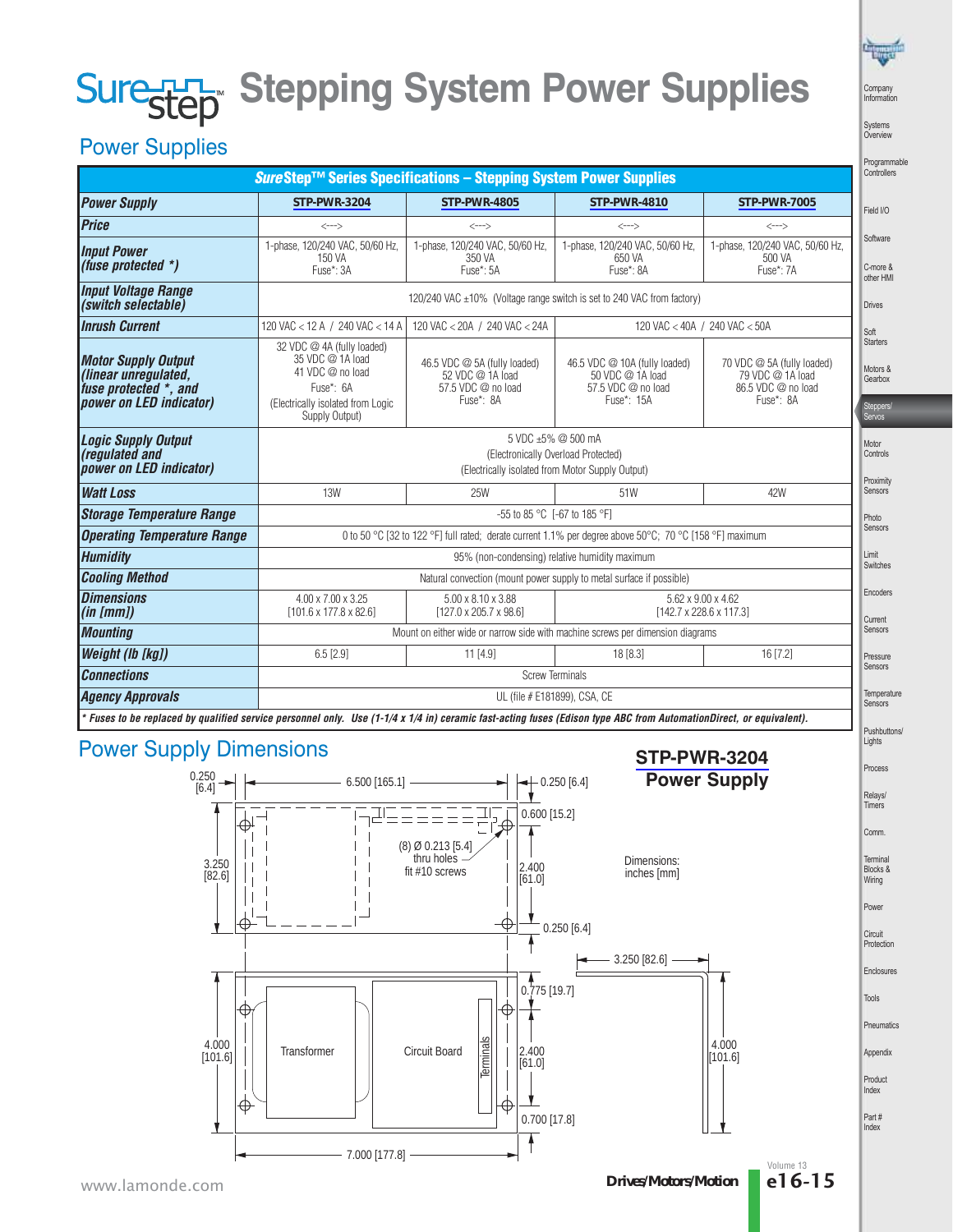## **Sure<sub>Step</sub>** Stepping System Power Supplies

## Power Supply Dimensions (continued)

### **[STP-PWR-4805,](http://www.automationdirect.com/pn/STP-PWR-4805) -4810, -7005 Power Supplies**



|                                                  |                                                 |   |                                                                                                   |   | SureStep™ Series Dimensions - 48V & 70V Power Supplies                |                |     |                           |               |              |               |              |
|--------------------------------------------------|-------------------------------------------------|---|---------------------------------------------------------------------------------------------------|---|-----------------------------------------------------------------------|----------------|-----|---------------------------|---------------|--------------|---------------|--------------|
| <b>Power Supply</b>                              | Dimensions <sup>*</sup> (in [mm] <sup>*</sup> ) |   |                                                                                                   |   |                                                                       |                |     |                           |               | Mtg          |               |              |
| Part Number                                      | A                                               | B | C                                                                                                 | D |                                                                       |                | G   | н                         |               | K            |               | <b>Screw</b> |
| STP-PWR-4805                                     | $8.10$ [205.7] $\vert$ 3.88 [98.6]              |   |                                                                                                   |   | $\vert$ 5.00 [127.0] $\vert$ 0.87 [22.1] $\vert$ 4.67 [118.6] $\vert$ | $0.25$ [6.4]   |     | 7.15 [181.6] 7.75 [196.9] | $0.50$ [12.7] | 3.53 [89.7]  | $0.200$ [5.1] | #10          |
| STP-PWR-4810<br>STP-PWR-7005                     |                                                 |   | $9.00$ [228.6] $\vert$ 4.62 [117.3] $\vert$ 5.62 [142.7] $\vert$ 1.56 [39.6] $\vert$ 4.06 [103.1] |   |                                                                       | $0.35$ $[8.9]$ | n/a | 8.59 [218.2]              | $0.50$ [12.7] | 4.27 [108.5] | $9/32$ [7.1]  | 1/4          |
| * mm dimensions are for reference purposes only. |                                                 |   |                                                                                                   |   |                                                                       |                |     |                           |               |              |               |              |